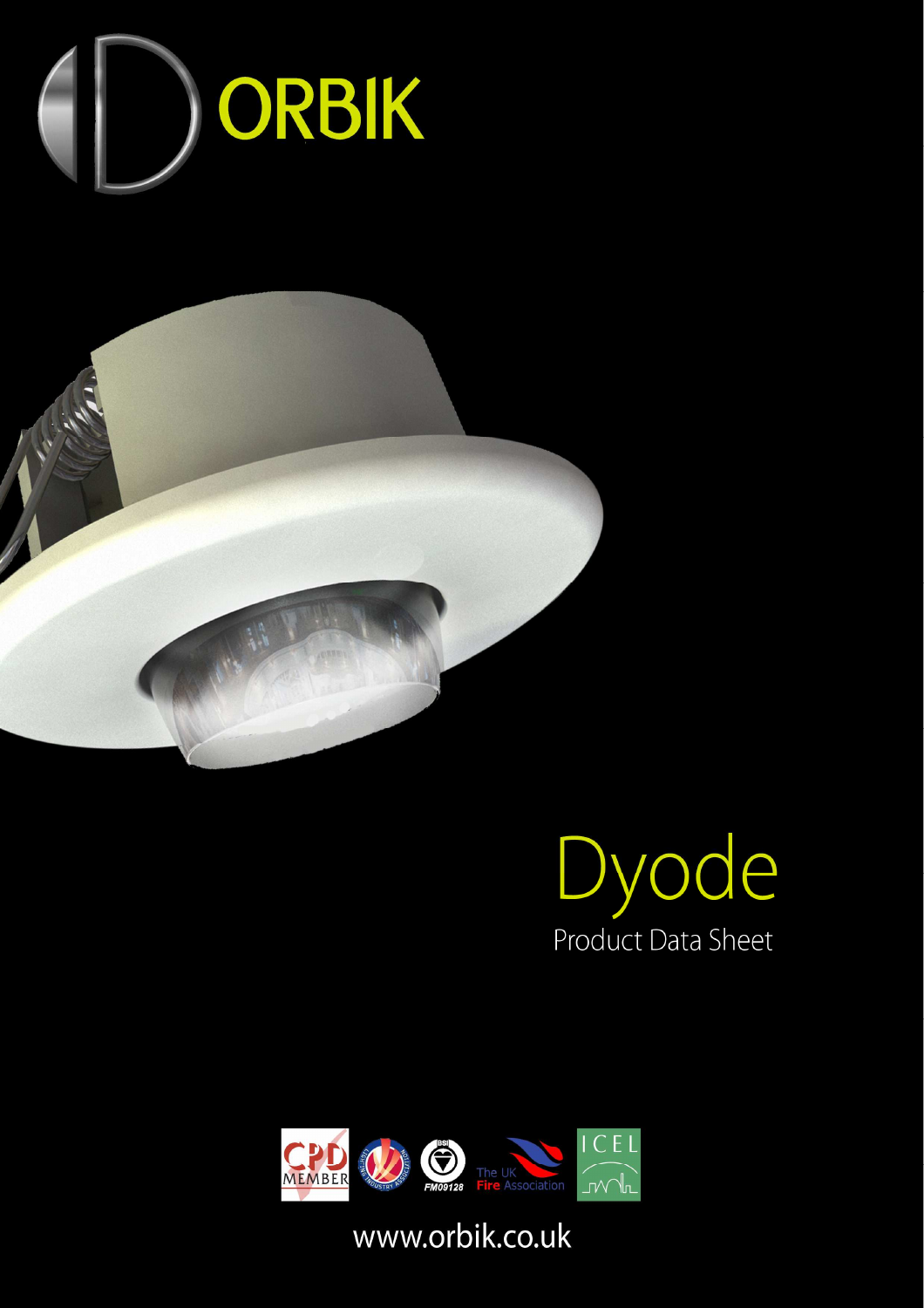# Dyode **Unique fully recessed LED luminaire**

At just 50mm in diameter, **Dyode** is one of the smallest recessed LED based emergency luminaires currently available. The superbly designed refractor lens assembly is incorporated into a high quality injection moulded housing offering an IP20 protection rating which accentuates the virtues of the high power white LED light source.

By utilising a specially developed LED driver and advanced thermal engineering techniques to dramatically reduce the LED operating temperature, the light output level from the LED is guaranteed throughout the full emergency duration, ensuring the life of the LED exceeds 50,000 hours.

Two versions of the advanced lens designs are available. One specifically for corridor lighting (CR) offers an elongated distribution pattern to efficiently illuminate the centre line of escape route corridors and extends the spacing distance between luminaires. The second offers a more traditional cone distribution pattern for use in open areas (OA) or for specific task lighting. These unique features allow the emergency lighting scheme designer the option of incorporating the **Dyode** into an existing mains only luminaire, to create an unobtrusive, low maintenance, integrated emergency luminaire. Alternatively, they can be used in stand alone applications for emergency lighting.

The control circuitry is housed in a robust metal assembly and along with the Nickel Metal Halide battery pack is contained within a high quality flexible silicone sleeve which can easily pass through the 40mm cut out required for Dyode when mounted independently in a ceiling void. All **Dyode** products are available with a self-test facility as an option.

## **Catalogue Numbers**

Mains Luminaires

| <b>Cat No</b>    | Lamp & Mode                             | Mains<br>Lumens | Weight    |
|------------------|-----------------------------------------|-----------------|-----------|
| DY/LED/230A/OA   | LED mains open area version             | 85              | 0.10Ka    |
| DY/LED/230A/OA/H | LED mains open area high output version | 140             | $0.10$ Kg |

#### Emergency Luminaires

| Cat No          | Lamp & Mode                           | Emergency<br>Lumens | Weight    |
|-----------------|---------------------------------------|---------------------|-----------|
| DY/LED/NM3/OA   | LED NM3 open area version             | 85                  | $0.10$ Kg |
| DY/LED/M3/OA    | LED M3 open area version              | 85                  | $0.10$ Kg |
| DY/LED/NM3/OA/H | LED NM3 open area high output version | 140                 | $0.10$ Kg |
| DY/LED/M3/OA/H  | LED M3 open area high output version  | 140                 | $0.10$ Kg |

### Slave Luminaires

| <b>Cat No</b> | Lamp & Mode                 | ∣ Emergency ∣ Weigh <del>≀</del><br>Lumens |        |
|---------------|-----------------------------|--------------------------------------------|--------|
| DY/LED/#D/OA  | LED slave open area version | 85                                         | 0.10Kg |
|               |                             |                                            |        |

Replace **#** with AC/DC system Voltage **110** or **230** Volts

## **Options**

| Suffix: |                                   |
|---------|-----------------------------------|
| /AD     | Intelligent addressable luminaire |
| /CR     | Corridor version                  |
| /ST     | Digital self-test luminaire       |

## **Specification**

| Body/Diffuser: | 850°C hot wire compliant polycarbonate                                                   |
|----------------|------------------------------------------------------------------------------------------|
| Charger LED:   | Constant current with green LED for mains healthy and connected battery                  |
| LEDs:          | 3 Watt high lumen/Watt LEDs                                                              |
| Sleeving:      | Silicone coated woven glass fibre (temperature range $-60\degree$ to<br>$+250^{\circ}$ C |